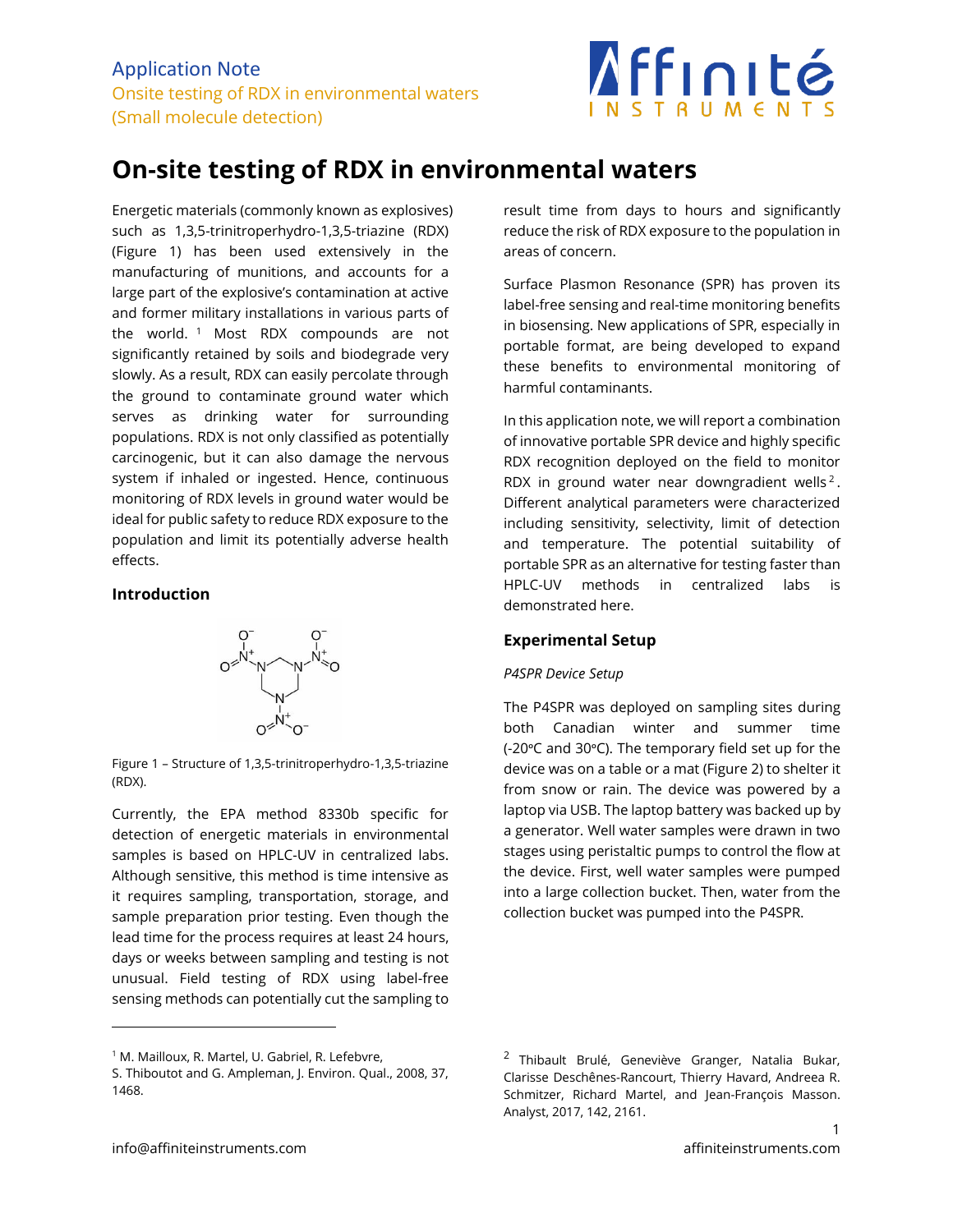## Application Note

## Onsite testing of RDX in environmental waters (Small molecule detection)



Figure 2 - (top) Schematic of P4SPR set up and (bottom) actual field set up in the back of a pickup truck.

In the P4SPR, water samples flowed into the Sshaped part of the microfluidic channel (channels A-C) that was in close contact with an RDX-selective SPR sensor chip while an uncontaminated water sample was used as reference in channel D to correct for temperature variations (Figure 3). Therefore, each sample was measured in triplicate and corrected in real time.



Figure 3 - Schematic of 4-channel microfluidic cell and interrogation channels.

## **Experimental procedures**

The sensor chips were functionalized with a molecular imprinted polymer (MIP) selective for RDX by crosslinking a bisaniline polymer with Au nanoparticles (Figure 4). The SPR sensors were first validated in the laboratory with aqueous solutions



of RDX. The effect of temperature on the SPR sensitivity was measured with a calibration curve from 1 nM to 50 nM as an environmentally relevant range, which was then measured in the laboratory from 2°C to 36 °C. For field analysis, the standards were prepared in uncontaminated water from an upstream well.

The contaminated samples were analyzed as collected from the well in reference to purified water signal. Furthermore, the response from each sensor was normalized with the response of a 10 nM RDX standard.

### **Results and Discussion**

*Analytical validation in the lab*



Figure 4 - (left) Dark-field image of no MIP (right) MIP on an ITO slide. The orange dots are gold nanoparticles. 2

Prior to field testing, the SPR method was first validated in the laboratory. The sensitivity of the SPR sensor was measured with RDX solutions from 1 pM to 10 nM, which flowed successively on the sensor at 1 mL/min (Figure 5, top).

 $3$  M. Riskin, R. Tel-Vered and I. Willner, Adv. Mater., 2010, 22, 1387–1391.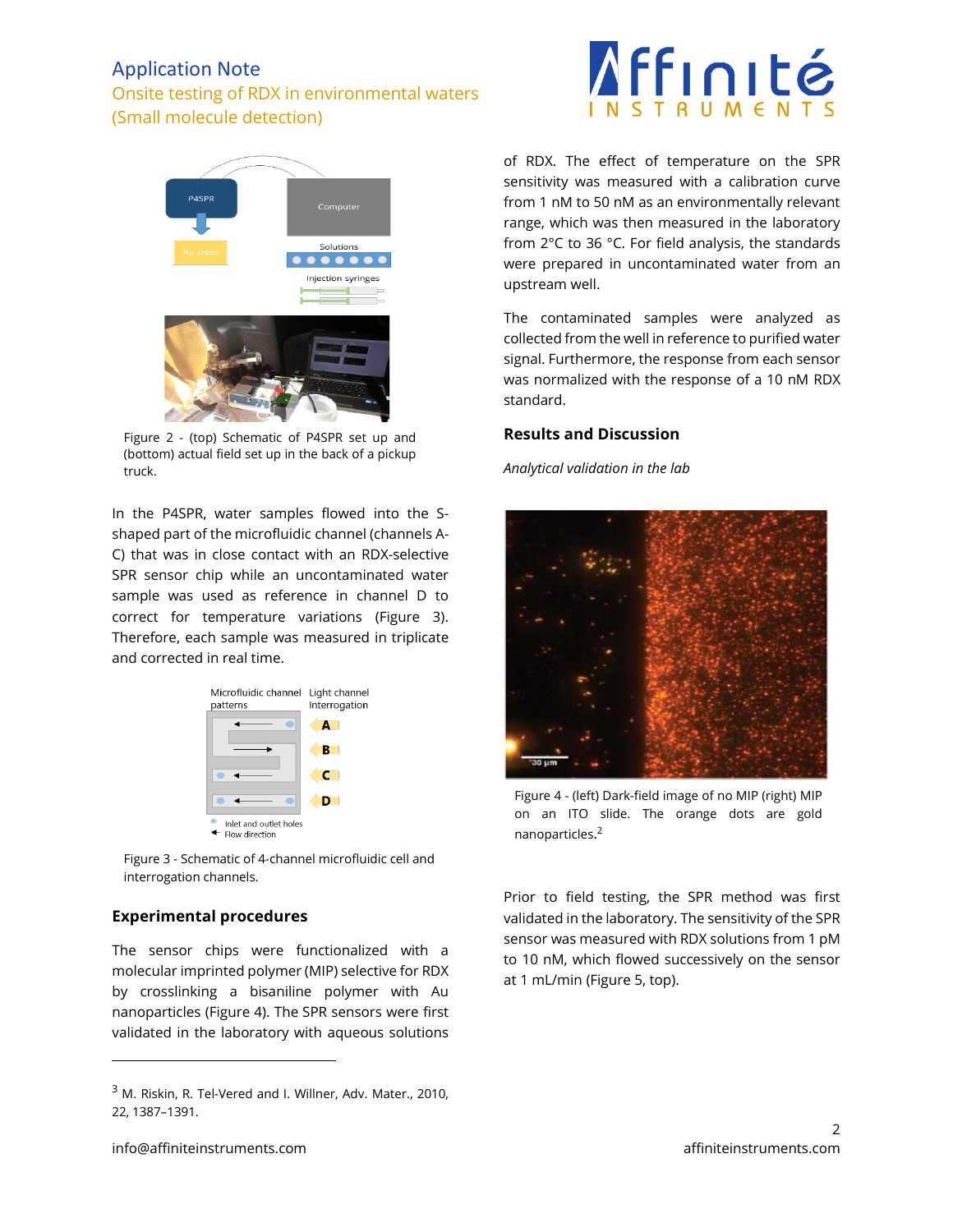## Application Note

## Onsite testing of RDX in environmental waters (Small molecule detection)



Figure 5 – (Top) SPR sensorgram for the calibration of the sensor for RDX detection. (Bottom) The SPR response was normalized against a 10 nM standard. The error bars represent standard deviation on a triplicate measurement (n=3).

Given field trips would happen at opposite seasons over a wide temperature range, the method was developed to account for for temperature effects on the SPR response in laboratory conditions. The main temperature effect was observed on the SPR sensor sensitivity. However, normalizing calibration curves with the SPR signal at 10 nM for each curve provided a more consistent sensitivity for concentrations above 0.1 nM within the relevant temperature range (Figure 6). This normalizing method was applied in the field in subsequent tests.



**Affinité** 

Figure 6 - Normalised calibration curves for RDX at different temperatures against SPR response at 10 nM.

### *Field SPR testing of RDX*

The current field-testing approach with the P4SPR requires minimal infrastructure. A temporary shelter such as a tent, trailer or the tailgate of an SUV has proven sufficient to deploy the P4SPR on sampling sites (Figure 7). It took up to 90 minutes from on-site arrival to complete SPR analysis at each well. This includes the setup of the sampling system and P4SPR, equilibration with distilled water and uncontaminated water, measurement of the sample as well as recalibration. In comparison to the EPA standard test, the HPLC-UV method, the SPR field test saved time on sample transportation and preparation. The field SPR method is significantly faster and more suitable for frequent monitoring of environmental samples especially in remote areas.



Figure 7 - Photographs of P4SPR deployed in different seasons.

In addition, data generated with the field SPR methods showed an excellent correlation with the